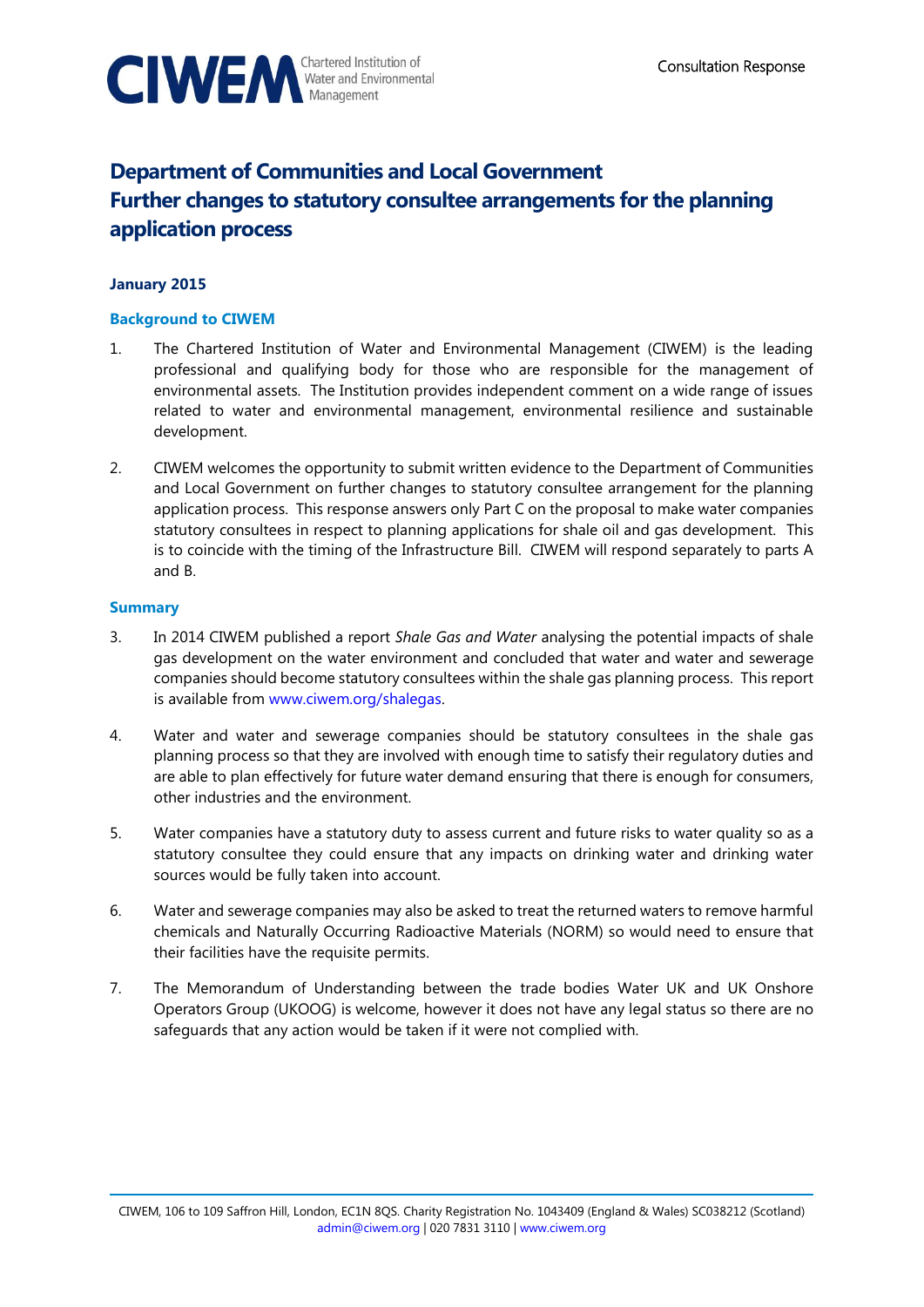#### **Part C Increased Role for Water Companies**

### **Do you have views on whether water companies should be made statutory consultees in respect to shale oil and gas development?**

- 8. Shale gas operators have the option to source water directly from the environment via abstraction, purchase it from a water company and receive it via the mains or from tankers or they may recycle a proportion of their own water. The consultation document does not mention that many shale gas companies will source their water by purchasing it from water companies, and that many may be asked to treat the returned waters.
- 9. The exploration that has already taken place in the UK such as at Cuadrilla's sites in the North West utilised water from the mains supplied by the water and sewerage company United Utilities and has not yet found a suitable treatment facility locally due to permit requirements.
- 10. Under the Water Industries Act 1991 a water company has a duty to provide water for nondomestic purposes but this is subject to certain exceptions. Usage of mains supplies requires the agreement of the water company, and that such supplies are available. Therefore it would be wise for water companies to be statutory consultees in the planning process.
- 11. With shale gas production not expected until further into the 2020s it is worth looking at the future water resource availability. Water stress, particularly in the South East, is a major concern for many UK water companies and they need to be able to plan accordingly. Early engagement will be important to ascertain any additional headroom and available volumes for the industry.
- 12. Water availability is due to decline in the future due to the demands of a growing population and the permitted quantity that will be able to be taken from the environment will also decrease from the impacts of climate change, sustainability reductions required under the Water Framework Directive and the Government's intention to reform the abstraction regime to correct historical over-abstraction.
- 13. Water companies have a statutory duty to assess current and future risks to water quality and water resources in Drinking Water Safety Plans and Water Resource Management Plans. These plans are typically reviewed every 5 years, and link to company investment strategies. They must also plan for water resources for the next 25 years through their Strategic Direction Statement.
- 14. Many of the locations of onshore licences on the Weald in the south east coincide with areas that are already over-abstracted and where fewer resources will be available in the future. Recent estimates based on Environmental Flow Indicators for each water company in the south east suggested that the total target of sustainability reductions could be as much as 50 per cent higher than original estimates from the Environment Agency. This is a considerable challenge to the companies who must also deal with increased demand and the pressures of climate change. CIWEM considers that shale gas operators should provide a profile of water use and flowback over life of the shale well to help establish if there will be any pinchpoints in supply.
- 15. Drinking water quality regulators in the UK have noted that hydraulic fracturing poses a potential emerging hazard for drinking water and require water companies to consider the impacts in regulatory risk assessments. Water companies need to receive information about proposed shale gas sites to ensure that development plans are fully understood, the associated risks are addressed and that the protection of water resources and the environment are considered as a priority.